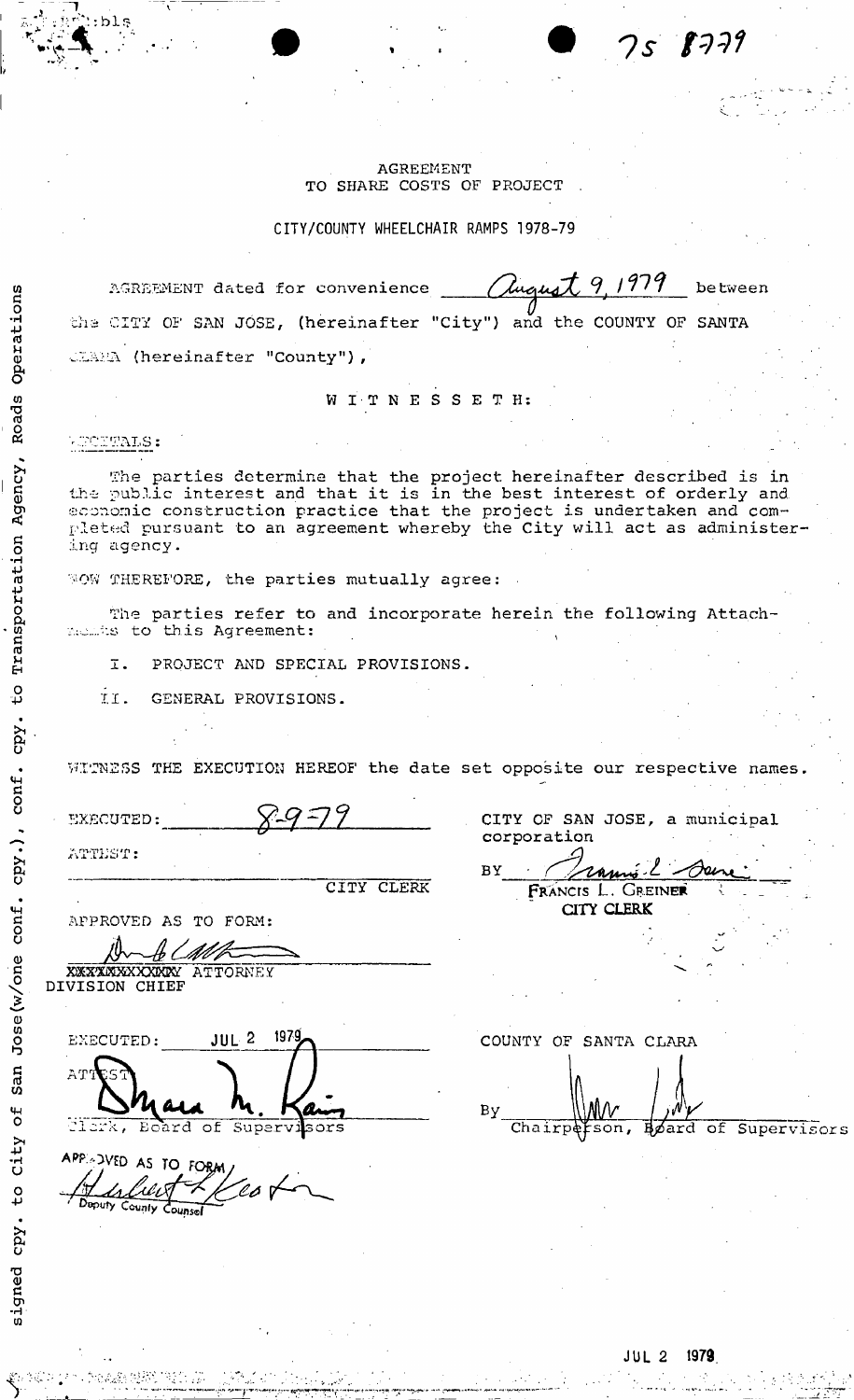# ATTACHMENT I PROJECT AND SPECIAL PROVISIONS

CITY/COUNTY WHEELCHAIR RAMPS 1978-79

#### DEFINITIONS. For the purpose of this Agreement:  $\mathcal{P}_{\mathbf{t},\mathbf{t}}$

1. "Project" means: .

Installation of wheel chair ramps at intersections designated on attached Exhibit A, and minor intersection improvements to facilitate such installation.

2. "Total project cost" means the total of all costs or expenditures incurred or paid by the parties for the following:

Environmental evaluation, preliminary engineering, construction engineering, preparation of plans and specifications, construction and supervision.

### B. PAYMENT.

Shares. Subject to subparagraph 3 hereafter, County and City  $\mathbf{1}$ . shall share the total project cost as follows:

In the proportion that the number of legs improved in each party's respective jurisdiction bears to the total number of legs of each intersection so improved.

- County Advance. Upon County's approval of plans and specifica- $2.$ tions submitted by City hereunder, County shall advance County's estimated share of \$41,000.
- 3. Maximum County Obligation. County's obligation hereunder shall not exceed \$50,000 unless after notice and request therefor from City, the County's Board of Supervisors grants authorization and appropriates funds therefor.
- C. ENVIRONMENTAL EVALUATION. City shall be Lead Agency for environmental evaluation of the project.
- D. MAINTENANCE. Upon completion of each respective portion of the project, each party shall maintain and operate those project facilities which are within that respective party's jurisdiction.

Σ. TERMINATION. If City has awarded no contract for construction of the project or any portion on or before 5 June 30, 1980 this agreement shall thereupon terminate, and any sums paid by County to City hereunder shall be refunded, except that preliminary engineering costs- for the project, if any, shall be deducted from such refund in the same proportion as provided for the cost allocation in paragraph B1 above.

As to any portion or portions of the project for which City has not awarded a construction contract before June 30, 1980 terms of this agreement shall likewise terminate only with respect thereto, and each party shall finally account and pay to the other such amounts as may be due after allocating the construction costs of portions of the projects which will be and are completed, in the proportions provided in paragraph B.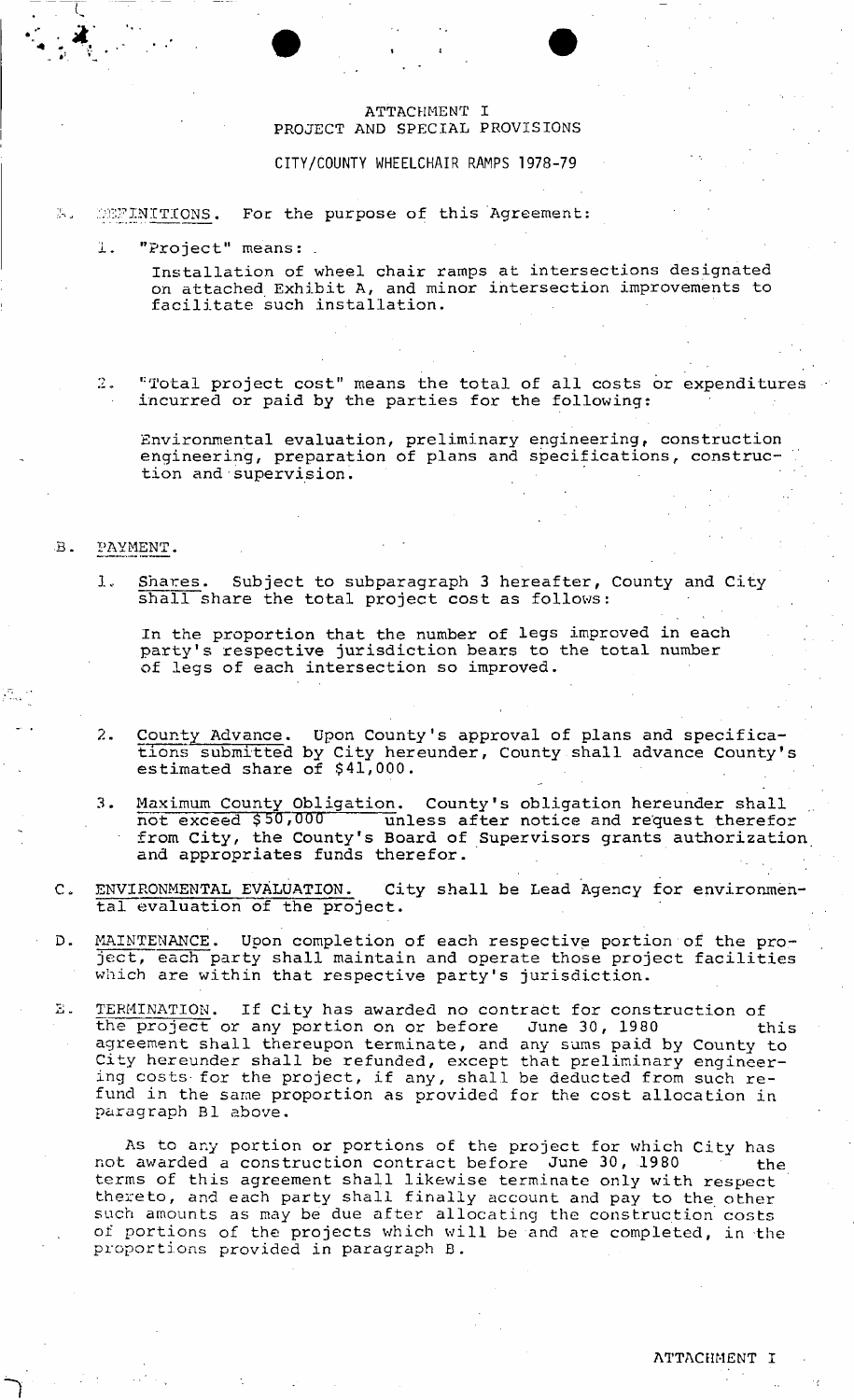# ATTACHMENT II GENERAL PROVISIONS

# CITY/COUNTY WHEELCHAIR RAMPS 1978-79

- ADMINISTERING AGENT. In the exercise of this Agreement, City shall  $\Lambda$ . be the administering agency and, as such, shall possess all powers vcmmon to both City and County which may be necessary to effectuate the purpose of this agreement, subject only to the manner of exercise of such power provided herein and the restrictions imposed by law upon City in the exercise of such powers.
- 13. PLANS', SPECIFICATIONS, ESTIMATES. City shall prepare or cause to be prepared, plans, specifications and estimates for the project and shall submit them to County for written approval.
- AWARD, SUPERVISION. After County has approved the plans and specifications for the project, City shall award one or more contracts therefor and supervise each such contract to completion. The protherefor and supervise each such contract to completion. ject or any portion thereof may be included within one or more construction contracts embracing additional or other work to which the County may not be contributing hereunder.
- $\mathbb{D}$ . INSURANCE. City shall require any one or more contractors engaged to construct the project or any portion thereof, to obtain and maintain in full force and effect until completion, a policy insurance  $\mathscr{V}'$ insuring City and County and their respective officers and employees  $f\hspace{-1.9mm}\mathscr{A}$  . against any loss, damage, liability, cost or expense for personal injury or property damage occurring by reason of project's construction. Limits of liability and other provisions of such policy shall be those which City generally requires in connection with a project of the kind herein provided.
- $37.1$ HOLD HARMLESS. It is mutually agreed:

(a) That neither County nor any officer or employee thereof, shall be responsible for any damage or liability occurring by reason of  $\sim$ anything done or omitted to be done by City under or in connection with any work, authority or jurisdiction delegated to City under this Agreement. It is also understood and agreed that, pursuant to Government Code Section 895.4 , City shall fully indemnify and hold County harmless from any liability imposed for injury (as defined"by Government Code Section 810.8 ) occurring by reason of anything done or omitted to be done by City under this Agreement under or in connection with any work, authority or jurisdiction delegated to City under this Agreement.

(b) That neither City, nor any officer or employee thereof, shall be responsible for any damage or liability occurring by reason of anything done or omitted to be done by County under or in connection with any work, authority, or jurisdiction delegated to County under this Agreement. It is also understood and agreed that, pursuant to  $ch_{gr}$ Government Code Section 895.4 , County shall fully indemnify and hold/ harmless from any liability imposed for injury (as defined by Government Code Section 810.8 ) occurring by reason of anything done or omitted to be done by County under or in connection with any work, authority or jurisdiction delegated to County under this Agreement.

- $\widetilde{E}^{\prime}$  . RECORDS AND ACCOUNTS. City shall keep, maintain and render available for inspection by County or its authorized representatives, records and books which will provide a complete and accurate account of all costs, fees and expenditures made or incurred by City on the project.
- $G$ . FINAL ACCOUNTING. Upon completion of the project, City shall pay the final construction costs and shall prepare and furnish to County a final accounting of the total project cost.

Within thirty days thereafter, payment by either party exceeding the amount required for its respective share hereunder shall be refunded to or reimbursed by the other.

 $\label{eq:2} \frac{1}{2} \left( \frac{1}{2} \frac{d^2}{dx^2} + \frac{1}{2} \frac{d^2}{dx^2} + \frac{1}{2} \frac{d^2}{dx^2} \right)$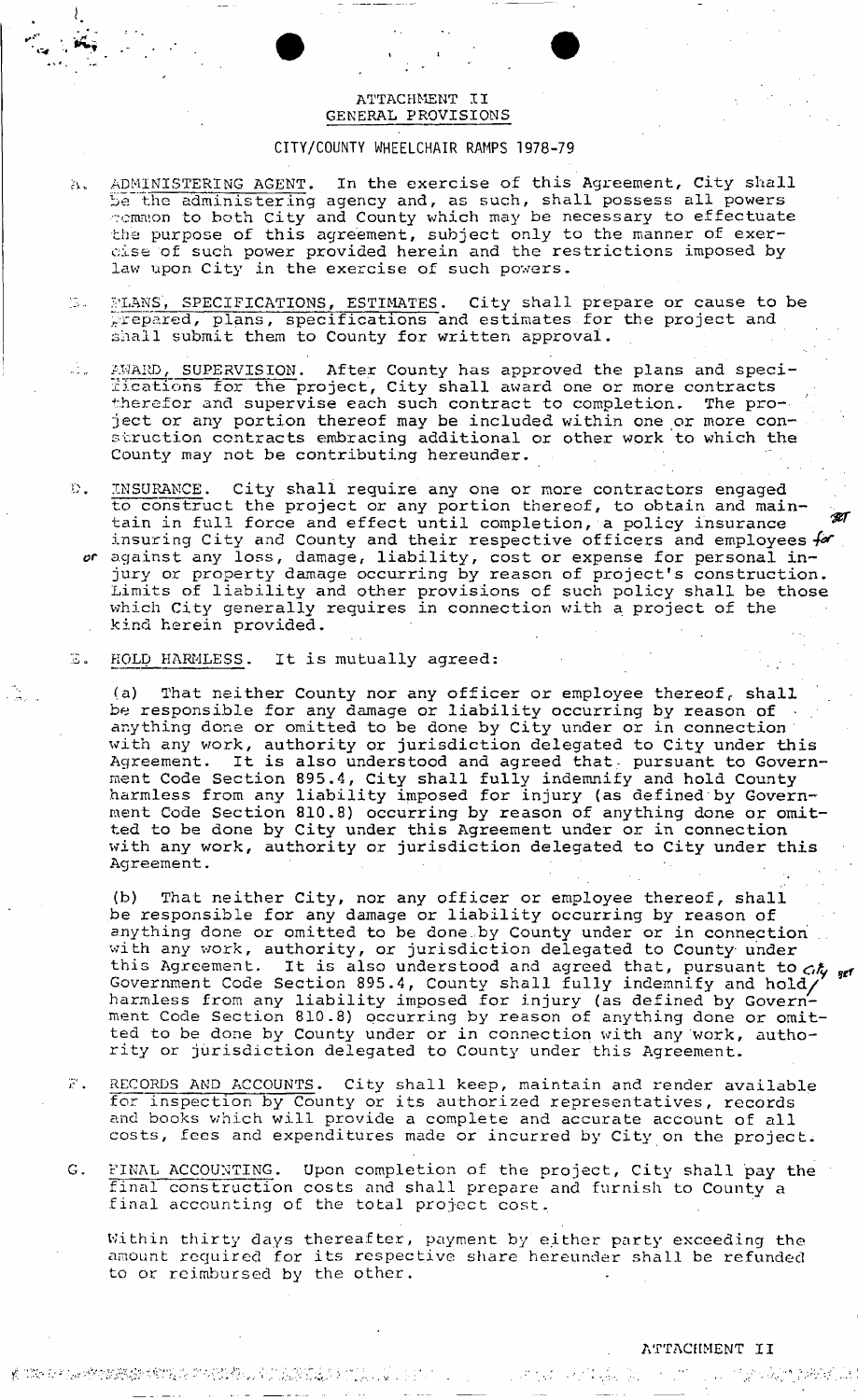"EXHIBIT A"

# Cost Sharing Summary<br>City-County Handicapped Facilities

|                      |                          | <b>CITY</b>             | COUNTY         | TOTAL                   |
|----------------------|--------------------------|-------------------------|----------------|-------------------------|
|                      | Bascom & Lindaire        | 3                       |                | 3                       |
| Ħ                    | Maywood                  | $\mathbf{I}$            | $\overline{c}$ | 3                       |
| n                    | Sinclair Fwy.            | $\mathbf{1}$            | 7              | 8                       |
| Ħ                    | Scott -                  | 0                       | 4              | 4.                      |
| Ħ                    | Elliot                   | $\overline{c}$          | 2              | 4                       |
| n                    | San Carlos               | 4.                      | 0              | 4                       |
| Ħ                    | Cecil                    | $2$ .                   | 1              | $\overline{3}$          |
| 11                   | Bailey                   | $\overline{3}$          |                | $\overline{\mathbf{3}}$ |
| Ħ                    | Olive                    | $\mathbf{I}$            | $\overline{c}$ | $\mathbf{3}$            |
| Ħ                    | Forest                   | 3                       | $\mathbf{I}$   | 4                       |
| 11                   | Naglee                   | 4                       | 0              | 4                       |
| $\mathbf{H}$         | Hedding                  | 4                       | n              | 4                       |
| 11                   | Hwy. 17                  | $\overline{c}$          | 0              | $\overline{c}$          |
| Ù.                   | Meridian & Douglas       | $\overline{\mathbf{c}}$ | $\mathbf 1$    | 3                       |
| 一材                   | Auzerais                 | $\overline{c}$          | 1              | 3 <sup>1</sup>          |
|                      | Parkmoor & Lincoln       | $\mathbf{1}$            | $\mathbf{1}$   | $\overline{c}$          |
|                      | Fruitdale & Princess Ann | $\overline{2}$          |                | $\mathbf{c}$            |
| Ħ                    | Sherman Oaks             | $\overline{c}$          |                | $\overline{c}$          |
| n                    | Defore                   | $\mathbf{c}$            |                | $\ddot{z}$              |
| Ħ                    | Leigh                    | $\ddot{z}$              |                | $\overline{c}$          |
|                      | San Carlos & Bellerose   | $\overline{c}$          | 2              | 4.                      |
| $\pmb{\mathfrak{m}}$ | <b>Bradley</b>           | $\overline{2}$          |                | $\overline{2}$          |
| Ħ                    | Topeka/Laswell           | 3                       |                | 4                       |

 $\mathbb{Z}^4$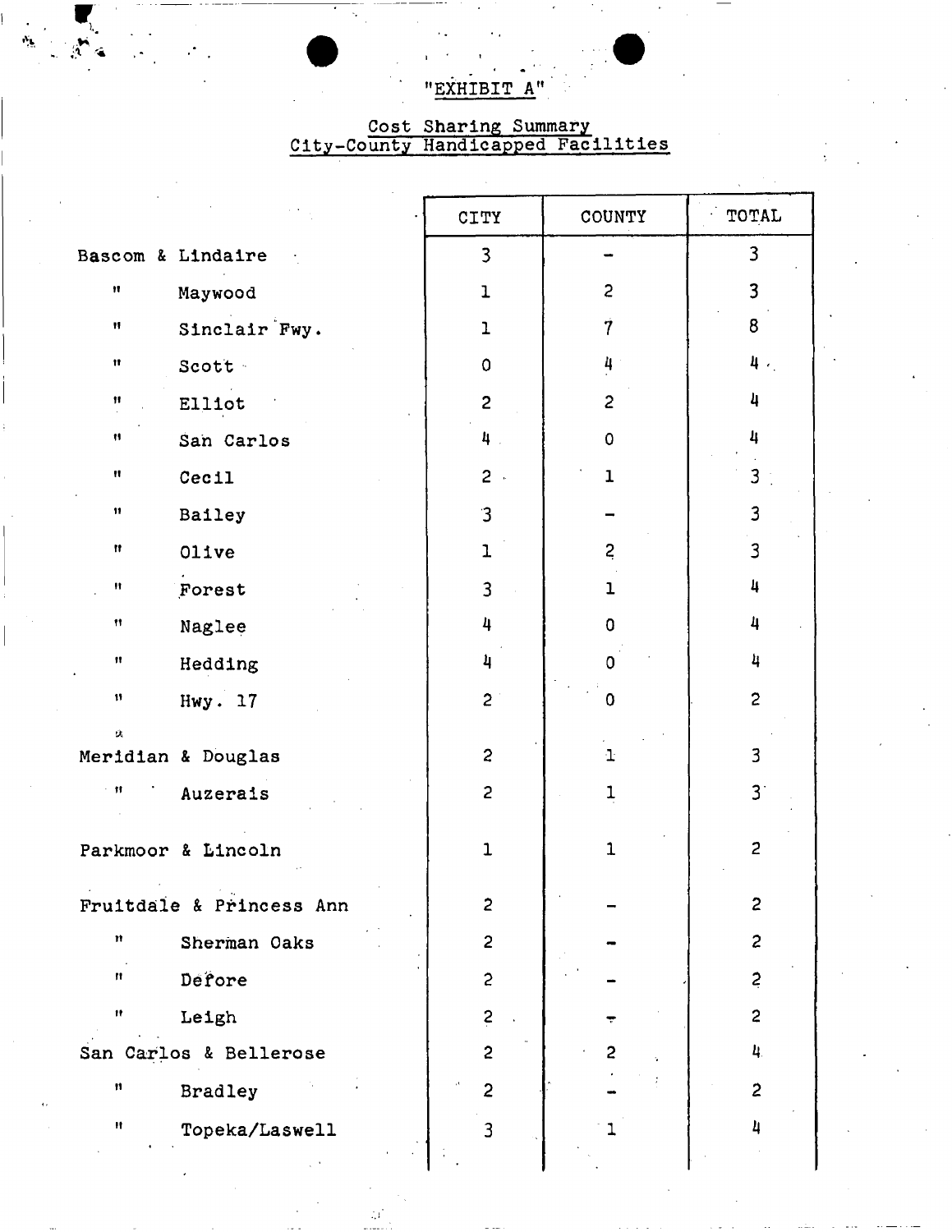|                                      |    | <b>CITY</b>             | $\cot$         | TOTAL                                   |  |
|--------------------------------------|----|-------------------------|----------------|-----------------------------------------|--|
| San Carlos & Cleveland               | z. |                         | 1              | 1                                       |  |
| Ħ<br>Vaughn                          |    |                         | $\overline{c}$ | $\overline{c}$                          |  |
| Arleta<br>n                          |    |                         | 1              |                                         |  |
| ÌТ.<br>Brooklyn<br>٠ř                |    |                         | 2 <sup>1</sup> | $\overline{c}$                          |  |
| Ħ<br>Raymond<br>- EN                 |    |                         | ı              | $\overline{c}$                          |  |
| Ħ<br>Boston                          |    |                         |                |                                         |  |
| Ħ<br>Irvin                           |    |                         | 1              | $\ddot{\hat{z}}$                        |  |
| Wabash/Leland<br>Ħ                   |    |                         | 2              | $\ddot{z}$                              |  |
| Rutland<br>$\pmb{\mathsf{H}}$        |    | $\overline{\mathbf{c}}$ | 2              |                                         |  |
| Hester/Clifton<br>$\pmb{\mathsf{H}}$ |    | $\overline{c}$          | 2              |                                         |  |
| $\pmb{\mathfrak{m}}$<br>Shasta/Leigh |    |                         | $2^+$          | $\overline{c}$                          |  |
| U.<br>San Carlos & Menker            |    | $\overline{c}$          |                | $\mathbf{2}$                            |  |
| Mayellen<br>Ħ                        |    | $\overline{c}$          |                | $\mathbf{r}$                            |  |
| 11<br>Dana                           |    | $\overline{c}$          |                | $\overline{2}$                          |  |
| Buena Vista<br>Ħ                     |    | 4                       |                | 4                                       |  |
| Ħ<br>Willard                         |    | $\overline{2}$          | $\overline{c}$ | 4                                       |  |
| Ħ<br>Meridian                        |    | ı                       | 1.             | $\overline{c}$                          |  |
| Ħ<br>Race                            |    | $\mathbf 1$             | 1              | $\boldsymbol{\prime}$<br>$\overline{c}$ |  |
| $\mathbf{u}_j$<br>Lincoln            |    | 1                       | 1              | 2                                       |  |
| Sunol<br>$\pmb{\mathcal{H}}$         |    | $\mathbf{c}$            | $\overline{c}$ | $\overline{\mathbf{u}}$                 |  |
| Bird<br>Ħ                            |    | 4                       |                | $\frac{1}{4}$                           |  |
| Delmas<br>$\mathbf{H}_\mathrm{S}$    |    | 4                       |                | $\overline{\mathbf{4}}$                 |  |
|                                      |    |                         |                |                                         |  |
| Park & Meridian                      |    | $\overline{c}$          |                | ¤<br>ג'                                 |  |
| Ħ<br>Race                            |    | $\overline{c}$          | $\overline{c}$ |                                         |  |
| Lincoln<br>Ħ                         |    |                         | $\overline{z}$ | $\ddot{2}$                              |  |
| Sunol<br>Ħ                           |    | $\overline{2}$          | $\overline{2}$ | $\ddot{4}$                              |  |
| <b>Cleaves</b><br>Ħ                  |    | $\overline{2}$          | 2 <sub>1</sub> | $\overline{c}$                          |  |
|                                      |    |                         |                |                                         |  |

 $-2-$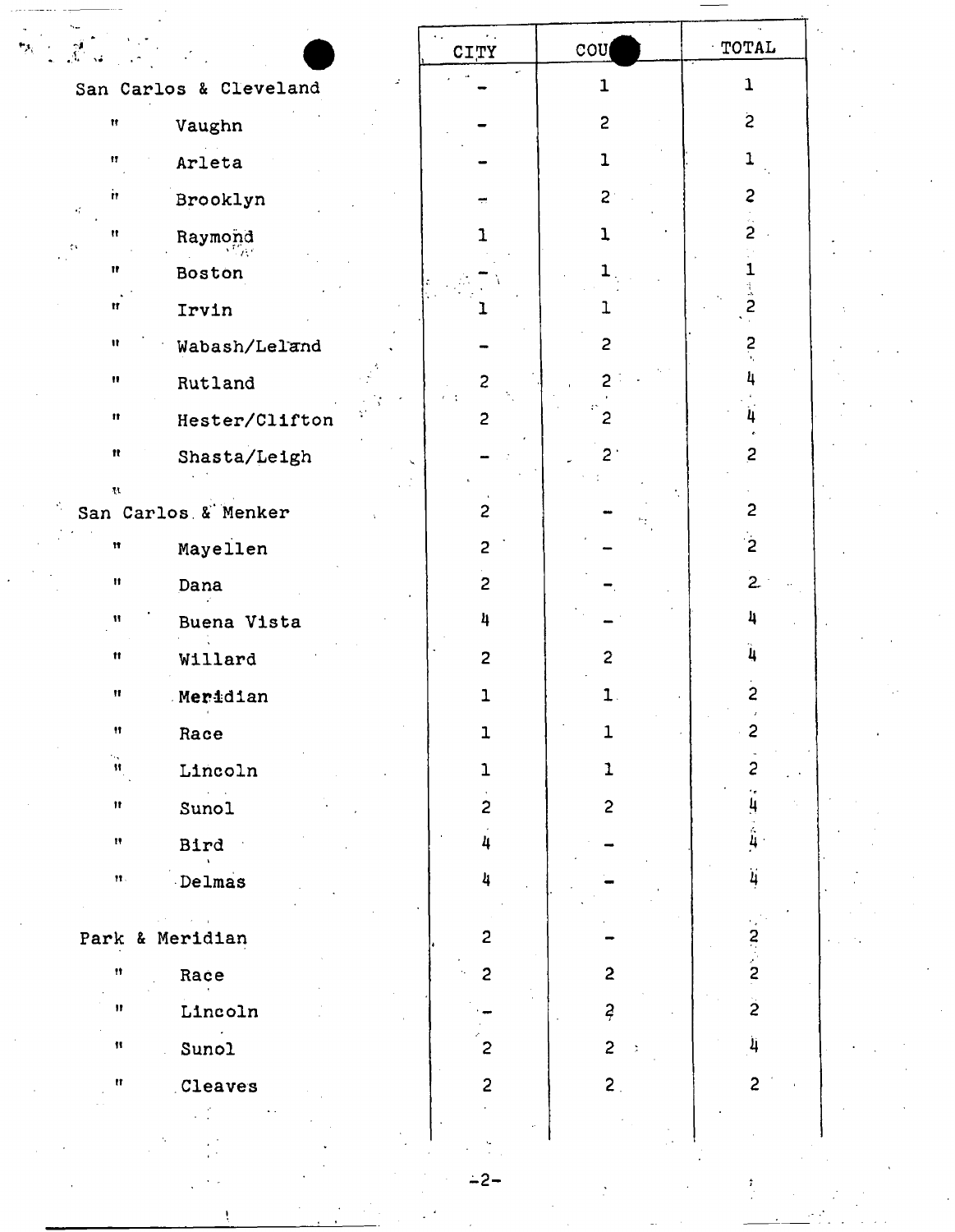|                                                | $\sim$<br>$\bullet$ . |                    |           |  |
|------------------------------------------------|-----------------------|--------------------|-----------|--|
| $\sim$                                         | CITY<br>$\bullet$ ,   | COUNTY             | TOTAL     |  |
| Park & Morrison                                | 2                     | $\mathbf{2}$       |           |  |
| $\mathbf{H}$<br>Ranier                         | 2                     |                    |           |  |
| $\mathcal{L} = \mathcal{L}$ .<br><b>TOTALS</b> | $\frac{93}{2}$        | $\stackrel{59}{=}$ | 152<br>== |  |

 $\label{eq:2.1} \frac{1}{\sqrt{2}}\left(\frac{1}{\sqrt{2}}\right)^{2} \left(\frac{1}{\sqrt{2}}\right)^{2} \left(\frac{1}{\sqrt{2}}\right)^{2} \left(\frac{1}{\sqrt{2}}\right)^{2} \left(\frac{1}{\sqrt{2}}\right)^{2} \left(\frac{1}{\sqrt{2}}\right)^{2} \left(\frac{1}{\sqrt{2}}\right)^{2} \left(\frac{1}{\sqrt{2}}\right)^{2} \left(\frac{1}{\sqrt{2}}\right)^{2} \left(\frac{1}{\sqrt{2}}\right)^{2} \left(\frac{1}{\sqrt{2}}\right)^{2} \left(\$ 

 $\frac{1}{1}$ 

 $\label{eq:2} \frac{1}{\sqrt{2}}\sum_{i=1}^n\frac{1}{\sqrt{2}}\sum_{j=1}^n\frac{1}{j!}\sum_{j=1}^n\frac{1}{j!}\sum_{j=1}^n\frac{1}{j!}\sum_{j=1}^n\frac{1}{j!}\sum_{j=1}^n\frac{1}{j!}\sum_{j=1}^n\frac{1}{j!}\sum_{j=1}^n\frac{1}{j!}\sum_{j=1}^n\frac{1}{j!}\sum_{j=1}^n\frac{1}{j!}\sum_{j=1}^n\frac{1}{j!}\sum_{j=1}^n\frac{1}{j!}\sum_{j=1}^$ 

 $\label{eq:2} \begin{array}{c} \mathcal{L}_{\text{max}}(\mathcal{L}_{\text{max}}) \\ \mathcal{L}_{\text{max}}(\mathcal{L}_{\text{max}}) \end{array}$ 

 $\label{eq:2.1} \frac{1}{2} \int_{\mathbb{R}^3} \left| \frac{1}{\sqrt{2}} \, \frac{1}{\sqrt{2}} \, \frac{1}{\sqrt{2}} \, \frac{1}{\sqrt{2}} \, \frac{1}{\sqrt{2}} \, \frac{1}{\sqrt{2}} \, \frac{1}{\sqrt{2}} \, \frac{1}{\sqrt{2}} \, \frac{1}{\sqrt{2}} \, \frac{1}{\sqrt{2}} \, \frac{1}{\sqrt{2}} \, \frac{1}{\sqrt{2}} \, \frac{1}{\sqrt{2}} \, \frac{1}{\sqrt{2}} \, \frac{1}{\sqrt{2}} \, \frac{1}{\sqrt{2$  $\mathcal{L}^{\text{max}}_{\text{max}}$  $\label{eq:2} \frac{1}{2} \sum_{i=1}^n \frac{1}{2} \sum_{j=1}^n \frac{1}{2} \sum_{j=1}^n \frac{1}{2} \sum_{j=1}^n \frac{1}{2} \sum_{j=1}^n \frac{1}{2} \sum_{j=1}^n \frac{1}{2} \sum_{j=1}^n \frac{1}{2} \sum_{j=1}^n \frac{1}{2} \sum_{j=1}^n \frac{1}{2} \sum_{j=1}^n \frac{1}{2} \sum_{j=1}^n \frac{1}{2} \sum_{j=1}^n \frac{1}{2} \sum_{j=1}^n \frac{1}{$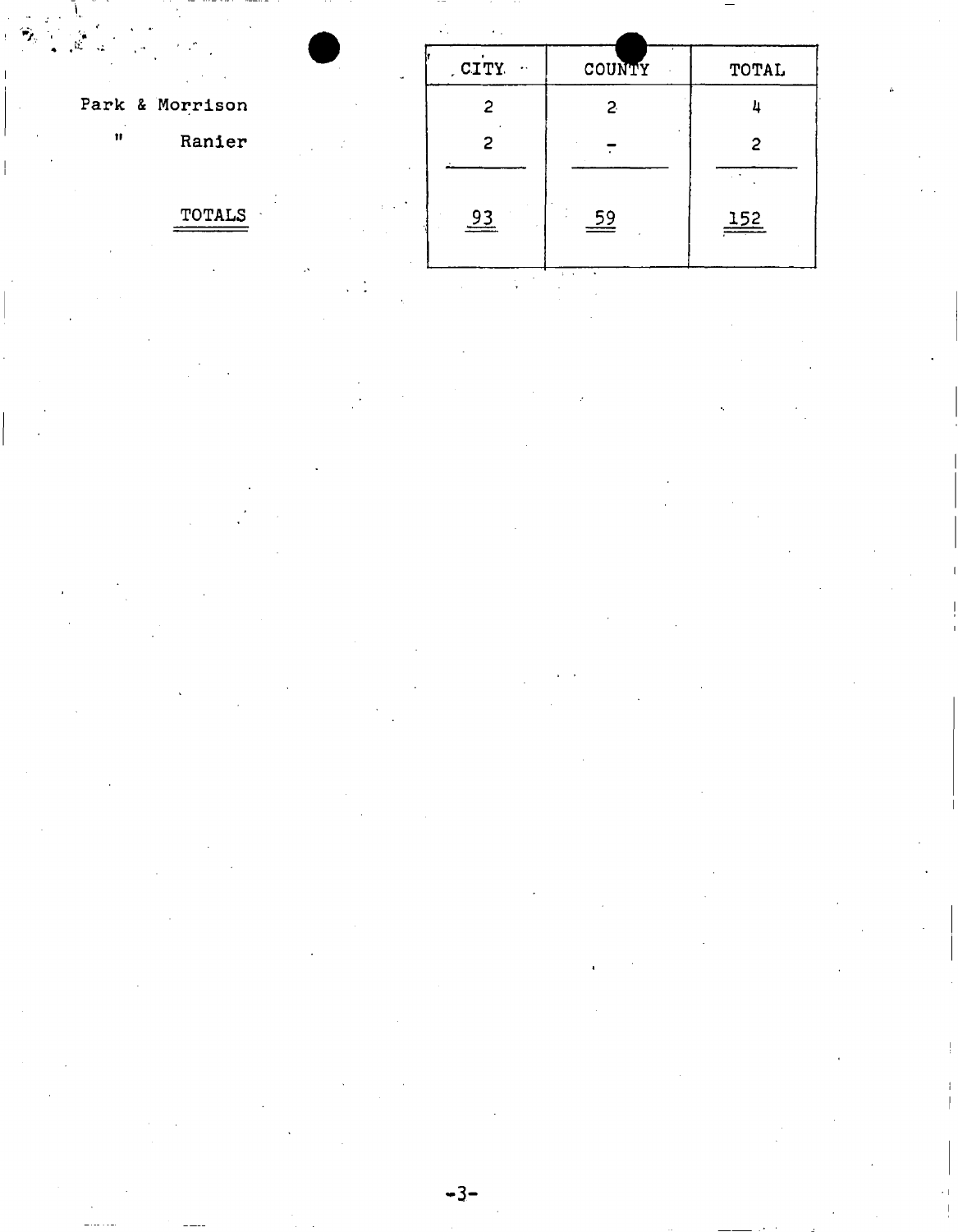| <b>County of Santa Clar</b>  | IN WALERANSMITTED FOR AREWOR OF                   |     | <b>Transportation Agency</b><br>1555 Berger Drive<br>San Jose, California 95112 |
|------------------------------|---------------------------------------------------|-----|---------------------------------------------------------------------------------|
| California                   | 10L <sub>2</sub>                                  | WMS |                                                                                 |
|                              | COUNTY EXECUTIVE OFFICE<br>TRANSMITTAL MEMORANDUM |     | S.D. Various                                                                    |
| $M-10$                       | Page 1 of 3                                       |     | DATE: June 15, 1979                                                             |
| COUNTY BOARD OF SUPERVISORS: | Agenda Date                                       |     | Item No.                                                                        |
| TRANSIT DISTRICT BOARD:      | Agenda Date                                       |     | Item No.                                                                        |
| TRANSPORTATION COMMISSION:   | Agenda Date                                       |     | Item No.                                                                        |
| <b>{  FROM:</b>              | SHIELDS, ROAD OPERATIONS, TRANSPORTATION AGENCY   |     |                                                                                 |

SUBJECT: AGREEMENT BETWEEN THE CITY OF SAN JOSE AND COUNTY OF SANTA CLARA ' FOR THE CONSTRUCTION OF WHEELCHAIR RAMPS WITHIN THE CITY UNDER JOINT CITY/COUNTY JURISDICTION FOR FISCAL YEAR 1979-1980

#### Recommended Action:

It is recommended that the County enter into the attached agreement with the City of San Jose to share In the costs to construct wheelchair ramps at various street intersections under joint City/County jurisdiction.

The County will advance \$41,000 to the City as its estimated share of the construction costs. Maximum obligation to the County shall not exceed \$50,000 without prior authorization and appropriation of funds.

"v Funds to cover these costs are available in Budget Account 2892 Spot Safety Program.

#### Reasons for Recommendation:

In keeping with the spirit of making street intersection crossings  $\cdot$ more accessible for the wheel-chair-handicapped, the City and County have formulated this agreement outlining the street intersections that appear to need the most attention and dictating the conditions for construction that are expected to provide an orderly, expedient and economic means of constructing wheelchair ramps in a more timely manner.

- It is in.the public interest to coordinate construction.of handicapped facilities in multi-jurisdictional areas and open up full street intersection crossing accessibility and not wait until one agency or the other completes its obligation.

Ordinarily each agency would contract out to do its own work even though the work may be at the same streep cuebers and the Board of Sopervicers

1 908

COUNTY EXECUTIVE.

OF SANTA CLARA COUNTY JUL 2 <sup>1979</sup>  $APPROVED: DIFFCTOR<sup>1</sup>, 1.21$  DONALG MyRAINS(Eqgence of the Board

An Equal Opportunity Employer Deputy Clerk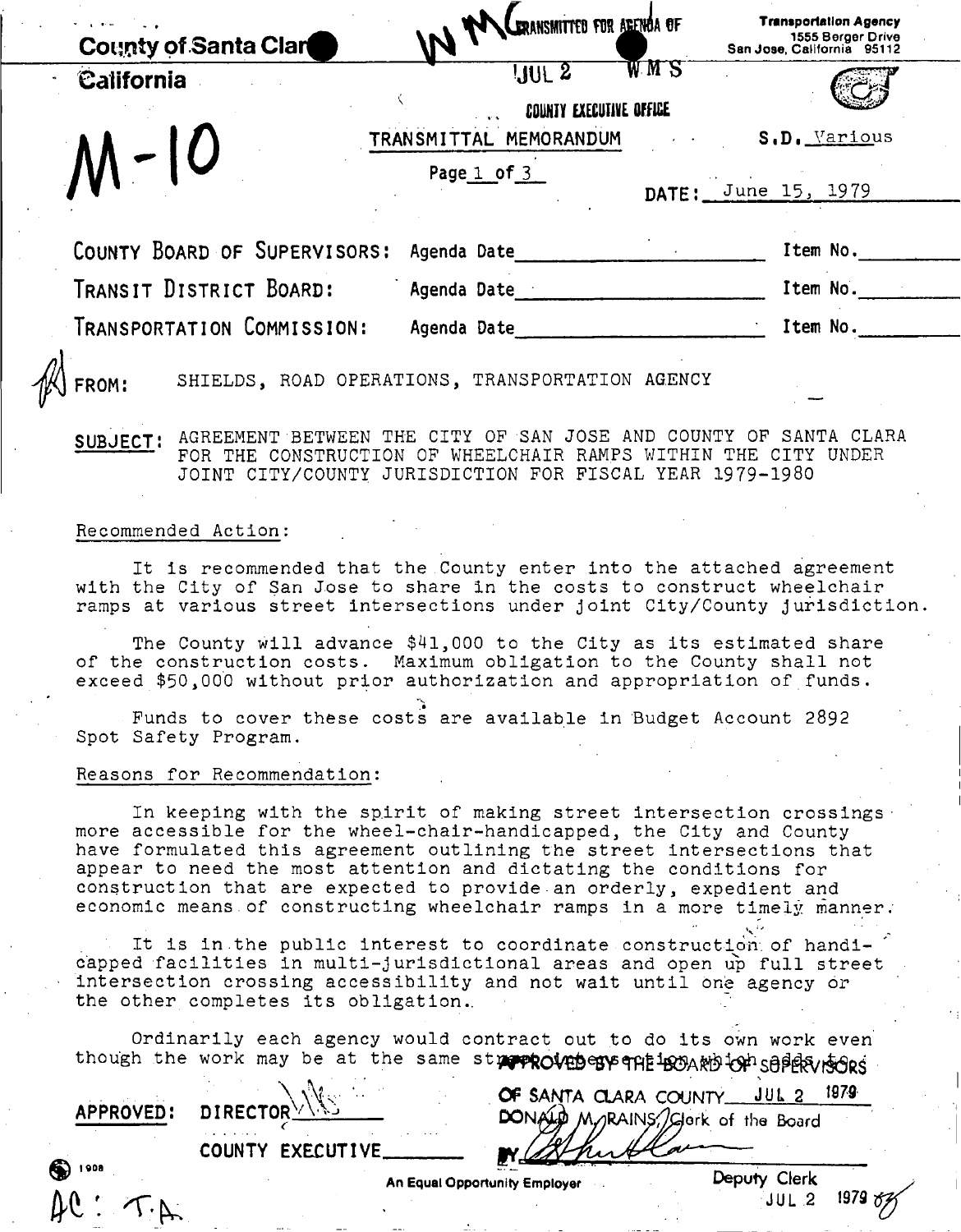**Pag**©2 **of** 3

# DATE: June 15, 1979

# COUNTY BOARD OF SUPERVISORS AGENDA DATE: July 2, 1979

#### TRANSIT DISTRICT BOARD AGENDA DATE:

#### TRANSPORTATION COMMISSION AGENDA DATE:

SUBJECT: AGREEMENT BETWEEN THE CITY OF SAN JOSE AND COUNTY OF SANTA CLARA FOR THE CONSTRUCTION OF WHEELCHAIR RAMPS WITHIN THE CITY UNDER JOINT CITY/COUNTY JURISDICTION FOR FISCAL YEAR 1979-1980

### Reasons for Recommendation: (continued)

the overall unit cost of wheelchair ramp construction: additionally, this agreement will help dispell public criticism for lack of cooperation between public agencies to Improve cost effectiveness and will allow for a more timely completion and full use of the wheelchair ramp facilities at these street intersections.

#### Background:

The City and County staff have developed a work program to construct wheelchair ramps at various street intersections in the City under joint City/County jurisdiction. The intent of this agreement is to allow for a coordinated City/County effort that will permit the construction of wheelchair ramps in a more timely, expedient and economical manner. This is in keeping with City and County policy to provide accessibility to the wheelchair-handicapped at street cross-, walks.

In order to proceed with this program of construction, the County has elected to provide early finance by advancing \$41,000 to the City. This amount Is the County's estimated share of the total wheelchair ramp construction costs under this agreement.

The total cost to construct the wheelchair ramps listed in "Exhibit A" is approximately \$105,000. 39? of this obligation is County, based on the construction of some 59 ramps out of a total of 152 ramps that are required at 52 joint City/County street inter-.

The decision to advance the County's share was made after the City expressed concern about financing the entire project.

In the past the City and County have executed other joint venture agreements with satisfactory results; and, it is expected that this agreement will prove likewise.

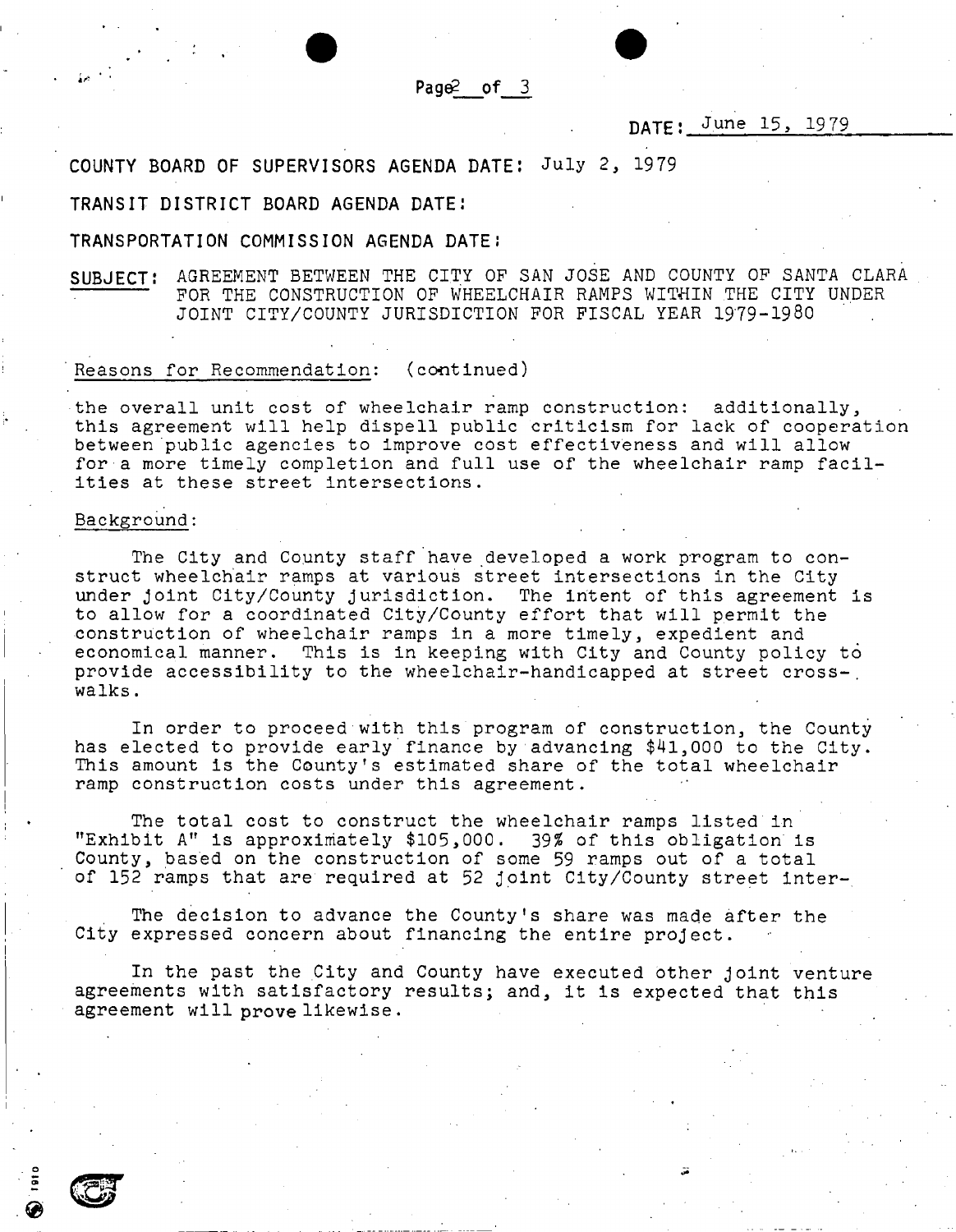

# DATE: June 15, 1979

# COUNTY BOARD OF SUPERVISORS AGENDA DATE: July"2, 1979

#### TRANSIT DISTRICT BOARD AGENDA DATE:

### TRANSPORTATION COMMISSION AGENDA DATE:

SUBJECT: AGREEMENT BETWEEN THE CITY OF SAN JOSE AND COUNTY OP SANTA CLARA FOR THE CONSTRUCTION OF WHEELCHAIR RAMPS WITHIN THE CITY UNDER JOINT CITY/COUNTY JURISDICTION FOR FISCAL YEAR 1979-19 80

#### Consequences of Negative Action:

The City and County will each have to contract out their own work resulting in higher construction costs; additionally, the wheelchair ramps will not necessarily be completed in a timely manner to allow for full use and safer accessibility through the street intersections.

It is more likely that the proposed wheelchair ramp improvements will take a different turn: street intersections will be improved partially, improvements will be ill-timed, and some not improved at all.

#### Steps Following Approval:

The agreement will be implemented. \$50,000 will be encumbered out of the Spot Safety Program Account to do this work.

The County will review the construction plans and specifications to be submitted by. the City. Upon approval of the plans, the County will advance \$41,000 to the City to begin construction.

RMS:rlf<br>Attachments: Agreement with the City of San Jose Exhibit A

cc:. Herbert L. Keaton, Deputy County Counsel • LM/SAB